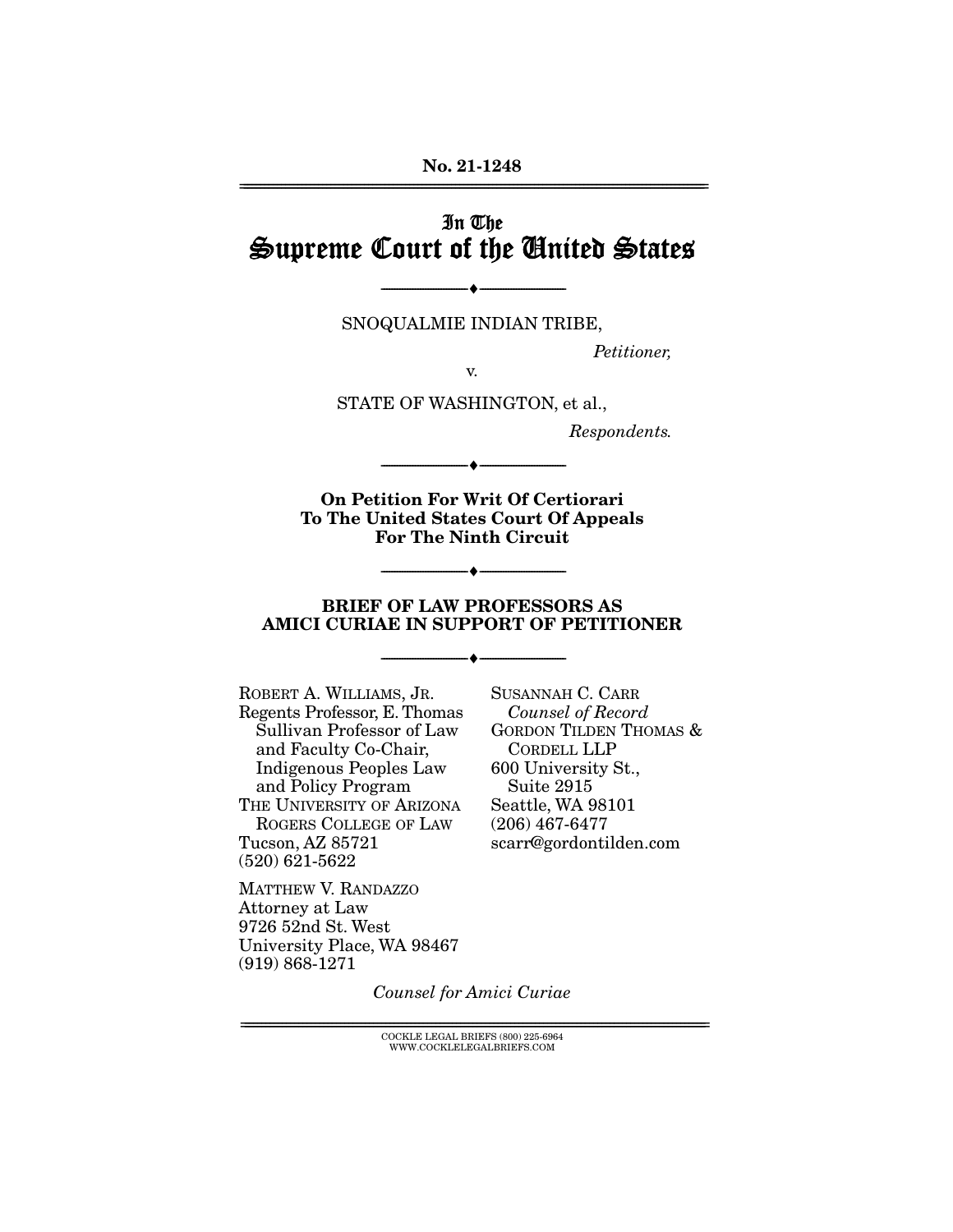### **QUESTION PRESENTED**

 Whether the Snoqualmie Indian Tribe should be precluded from litigating to protect its hunting and gathering rights under the Treaty of Point Elliott even though those claims have neither been previously litigated nor expressly extinguished by Congressional action.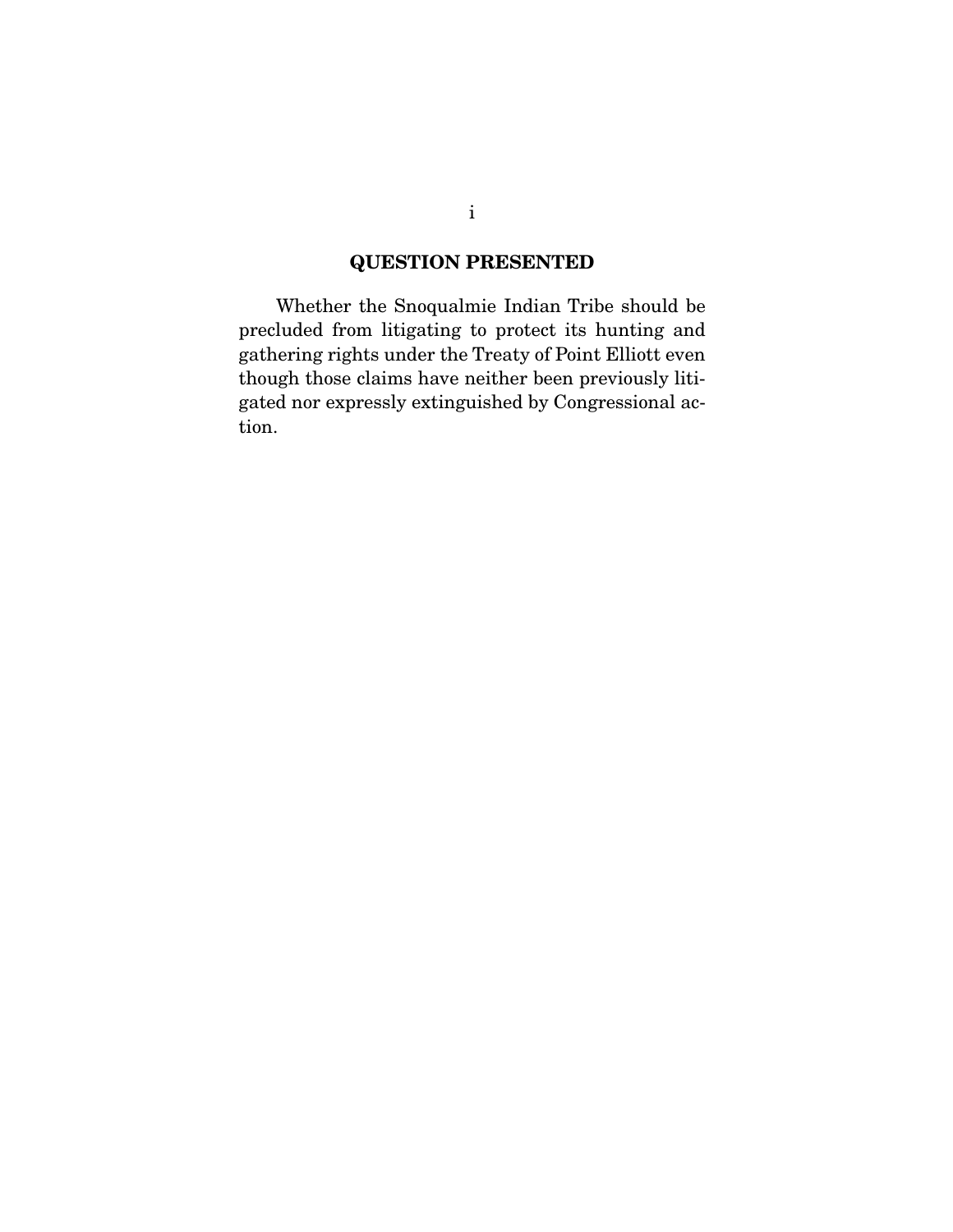# TABLE OF CONTENTS

|                                                                                                                                                                           | Page           |
|---------------------------------------------------------------------------------------------------------------------------------------------------------------------------|----------------|
|                                                                                                                                                                           |                |
|                                                                                                                                                                           | ii             |
|                                                                                                                                                                           | iii            |
| INTEREST OF AMICI CURIAE                                                                                                                                                  | 1              |
| SUMMARY OF ARGUMENT                                                                                                                                                       | 1              |
|                                                                                                                                                                           | $\overline{2}$ |
| I. THE COURT ALREADY HAS AN ELE-<br>GANT SOLUTION AT HAND TO BAL-<br>ISSUE PRECLUSION AND<br>ANCE<br>II. THE NINTH CIRCUIT'S DECISION EN-<br>DANGERS THE RIGHTS OF TRIBES | $\overline{2}$ |
|                                                                                                                                                                           | 8              |
|                                                                                                                                                                           | 9              |
| $\lambda$ DDENIDIV                                                                                                                                                        |                |

| APPENDIX |  |
|----------|--|
|          |  |

|--|--|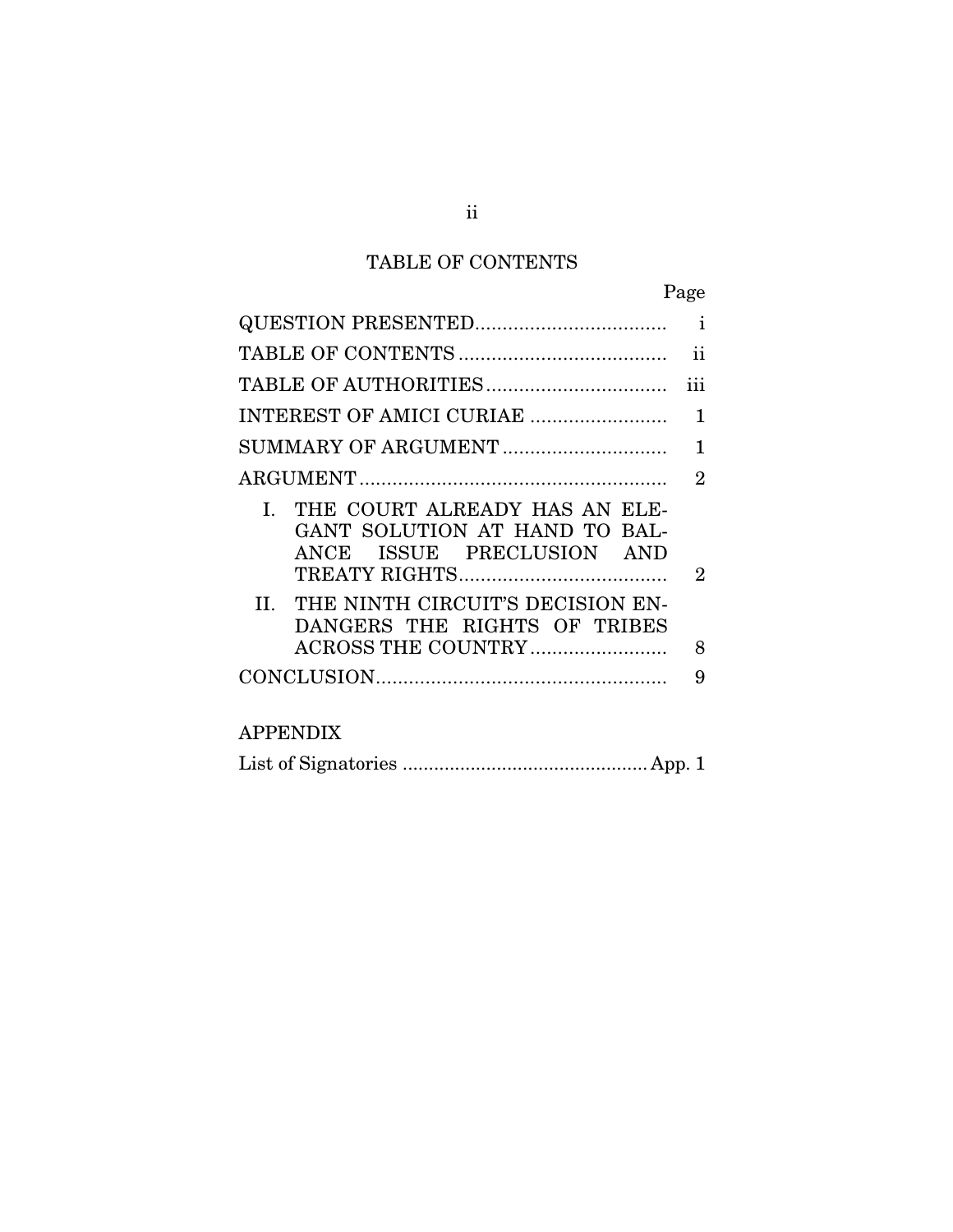# TABLE OF AUTHORITIES

Page

### CASES

| Plessy v. Ferguson, 163 U.S. 537, 16 S. Ct. 1138                                                            |  |
|-------------------------------------------------------------------------------------------------------------|--|
| United States v. Washington, 384 F. Supp. 312<br>(W.D. Wash, 1974), aff'd, 520 F.2d 676 (9th Cir.           |  |
| United States v. Washington, 476 F. Supp. 1101<br>(W.D. Wash. 1979) ("Washington II"), $\alpha f f d$ , 641 |  |
| United States v. Washington, 593 F.3d 790 (9th<br>Cir. 2010) (en banc) ("Washington $IV$ ") 2, 3, 4, 7      |  |

# RULES

### OTHER AUTHORITIES

| Annie Sneed, What Conservation Efforts Can       |
|--------------------------------------------------|
| Learn from Indigenous Communities: A             |
| Major U.N.-backed Report Says that Nature        |
| on Indigenous Peoples' Lands is Degrading        |
| Less Quickly than in Other Areas, SCIENTIFIC     |
| AMERICAN (May 29, 2019), located at              |
| https://www.scientificamerican.com/article/what- |
| conservation-efforts-can-learn-from-indigenous-  |
|                                                  |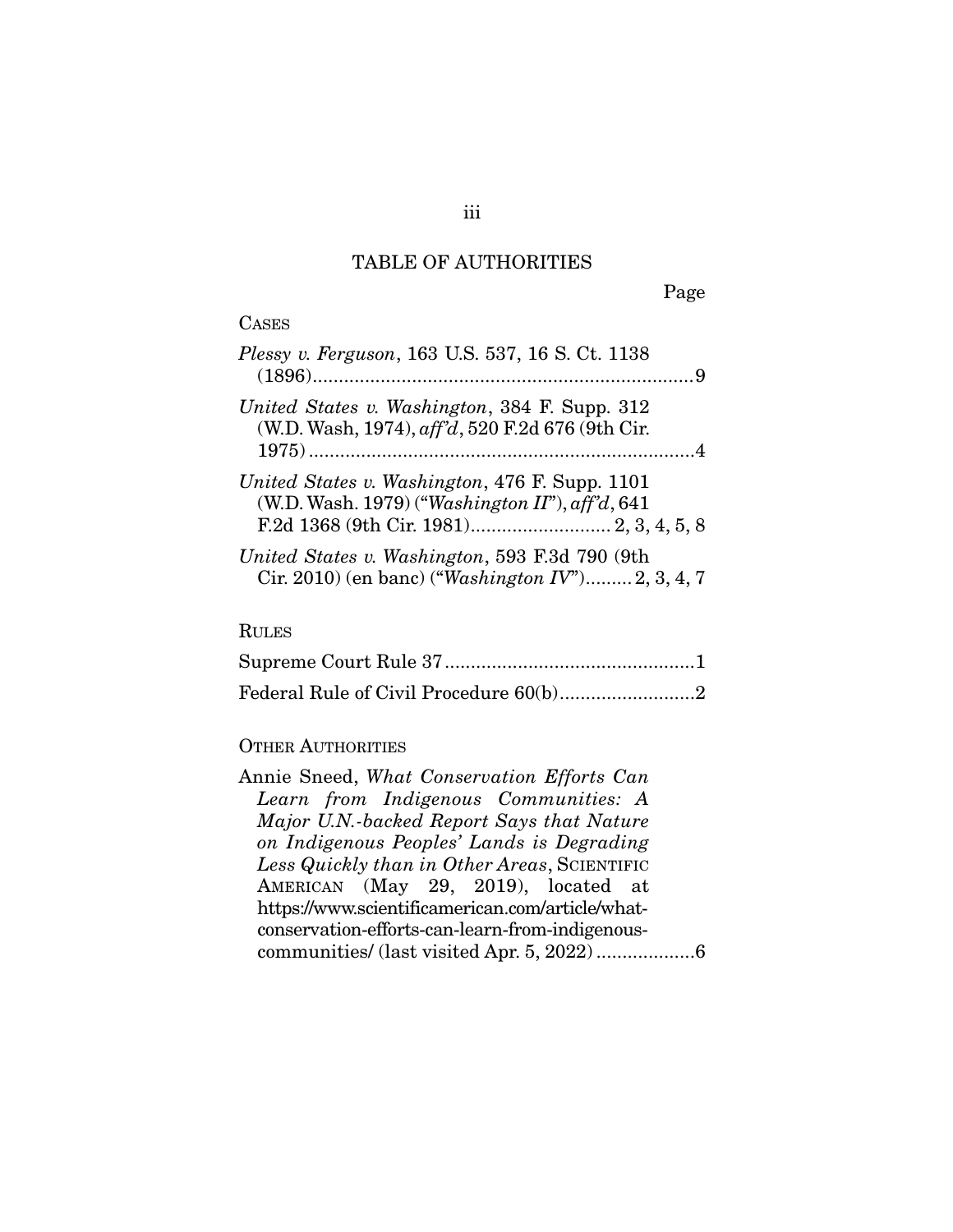# TABLE OF AUTHORITIES—Continued

Page

| Jim Robbins, Native Knowledge: What Ecol-   |  |
|---------------------------------------------|--|
| ogists Are Learning from Indigenous People, |  |
| YALE ENVIRONMENT (Apr. 26, 2018), https://  |  |
| E360.Yale.Edu/Features/Native (last visited |  |
|                                             |  |
|                                             |  |

iv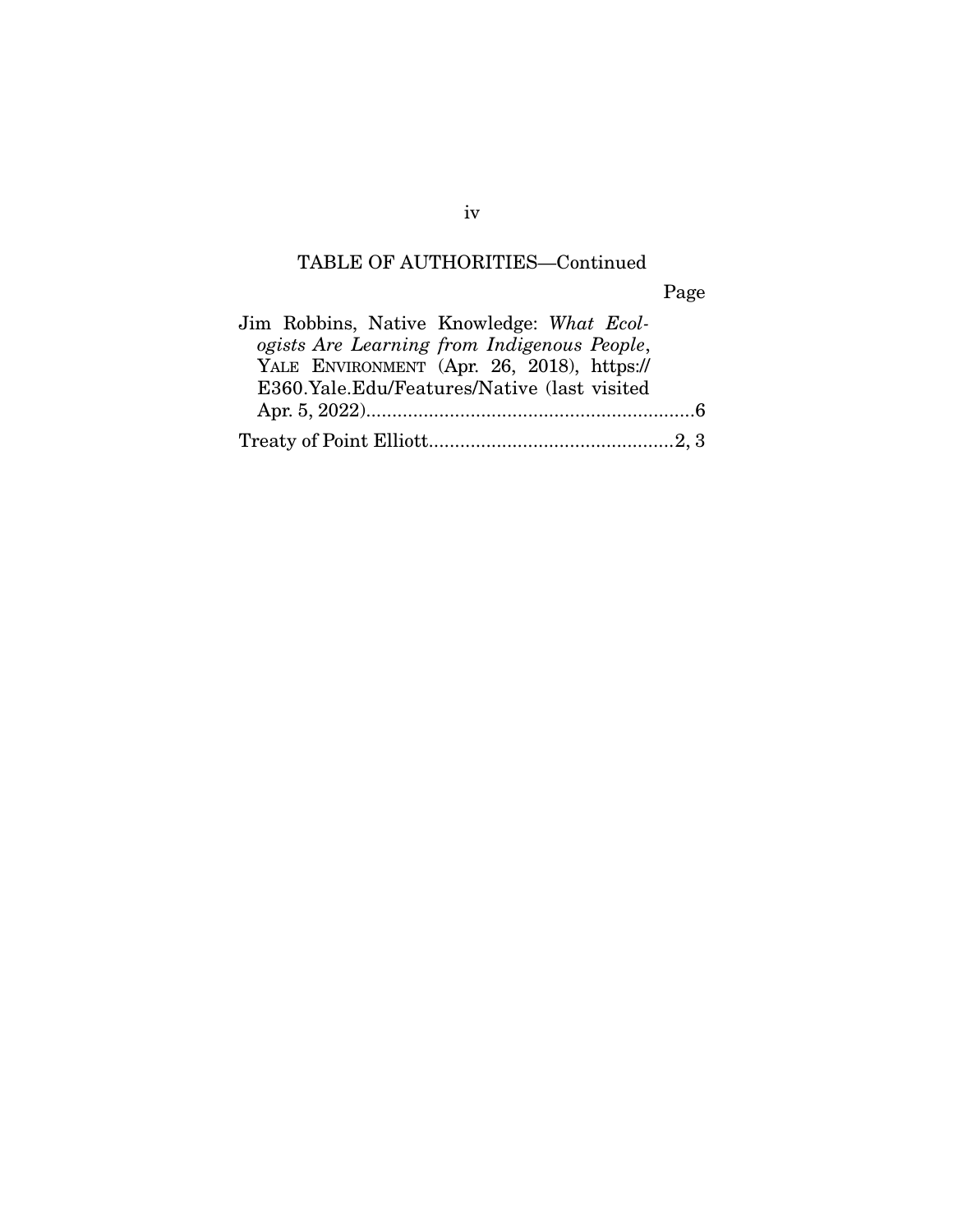#### **INTEREST OF AMICI CURIAE**<sup>1</sup>

 Amici are law professors who teach, research, and write about Federal Indian Law and Public Policy. A complete list of amici's names, titles, and affiliations is set forth in the appendix to this brief. Amici have no personal interest in the outcome of this case, but a professional interest in the field of Indian law. Amici present this brief to provide analysis regarding the important issues of preclusion and Indian reserved treaty rights raised in this case, and to highlight a simple solution available to the Court that avoids potentially thorny questions of civil procedure while respecting the rights of Indian treaty signatories.

#### **SUMMARY OF ARGUMENT**

--------------------------------- ♦ ---------------------------------

 The doctrine of issue preclusion should not be applied against the Snoqualmie Indian Tribe's ("Snoqualmie's") hunting and gathering reserved treaty rights. It is morally unacceptable and legally inappropriate that the paramount legal protections for a sovereign Indian tribe's reserved treaty rights be nullified by anything but the clearest act of Congress—never on the basis of application of a discretionary common law doctrine. This Court should follow the careful path laid

<sup>&</sup>lt;sup>1</sup> Pursuant to Supreme Court Rule 37, amici curiae state that no counsel for any party authored this brief in whole or in part, and that no entity or person other than amici curiae and its counsel made any monetary contribution toward the preparation and submission of this brief. Counsel of record for all parties gave their written consent to and have been timely notified of the filing of this brief.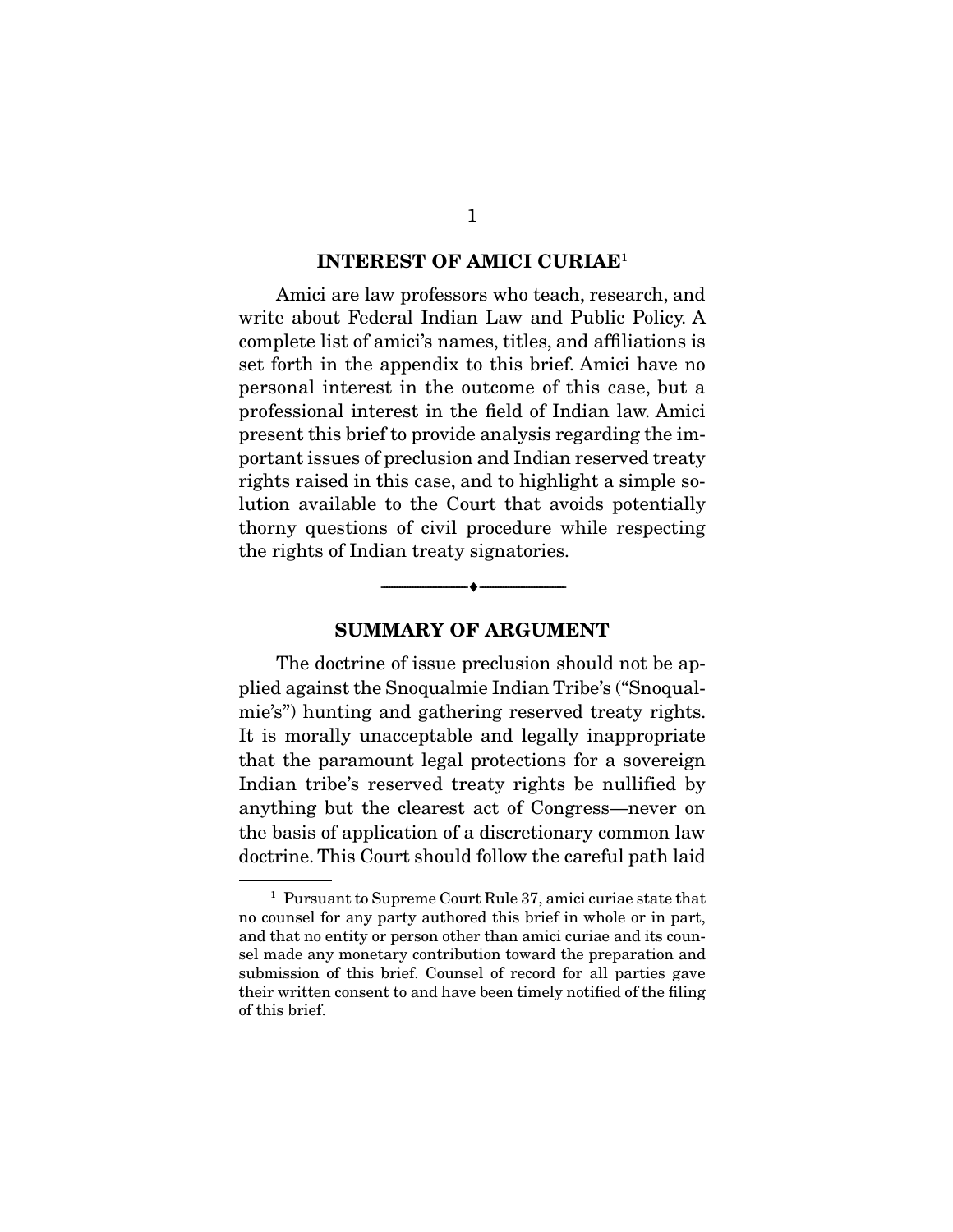down by Judge Canby in United States v. Washington, 593 F.3d 790 (9th Cir. 2010) (en banc) ("Washington  $IV$ ) that struck a balance between the principles of issue preclusion and the needs of newly-recognized tribes like Snoqualmie to have hunting and gathering treaty rights adjudicated in the first instance.

#### **ARGUMENT**

--------------------------------- ♦ ---------------------------------

### **I. THE COURT ALREADY HAS AN ELEGANT SOLUTION AT HAND TO BALANCE ISSUE PRECLUSION AND TREATY RIGHTS.**

 Snoqualmie should not be precluded from litigating hunting and gathering rights under the Treaty of Point Elliott because those claims have not been previously litigated nor expressly extinguished by Congressional action.

 In Washington IV, the en banc Ninth Circuit addressed the Samish Tribe's claim to fishing rights under the Treaty of Point Elliot. The Samish Tribe had previously litigated this same issue in United States v. Washington, 476 F. Supp. 1101 (W.D. Wash. 1979) ("Washington II"), aff 'd, 641 F.2d 1368 (9th Cir. 1981). The Samish Tribe argued that, though this issue had been litigated in *Washington II*, the tribe had since received federal recognition, and was entitled to reopen this issue under Federal Rule of Civil Procedure 60(b). Id. at 793. The Ninth Circuit held that the Samish Tribe could not reopen the fishing rights issue under FRCP 60(b), but held that: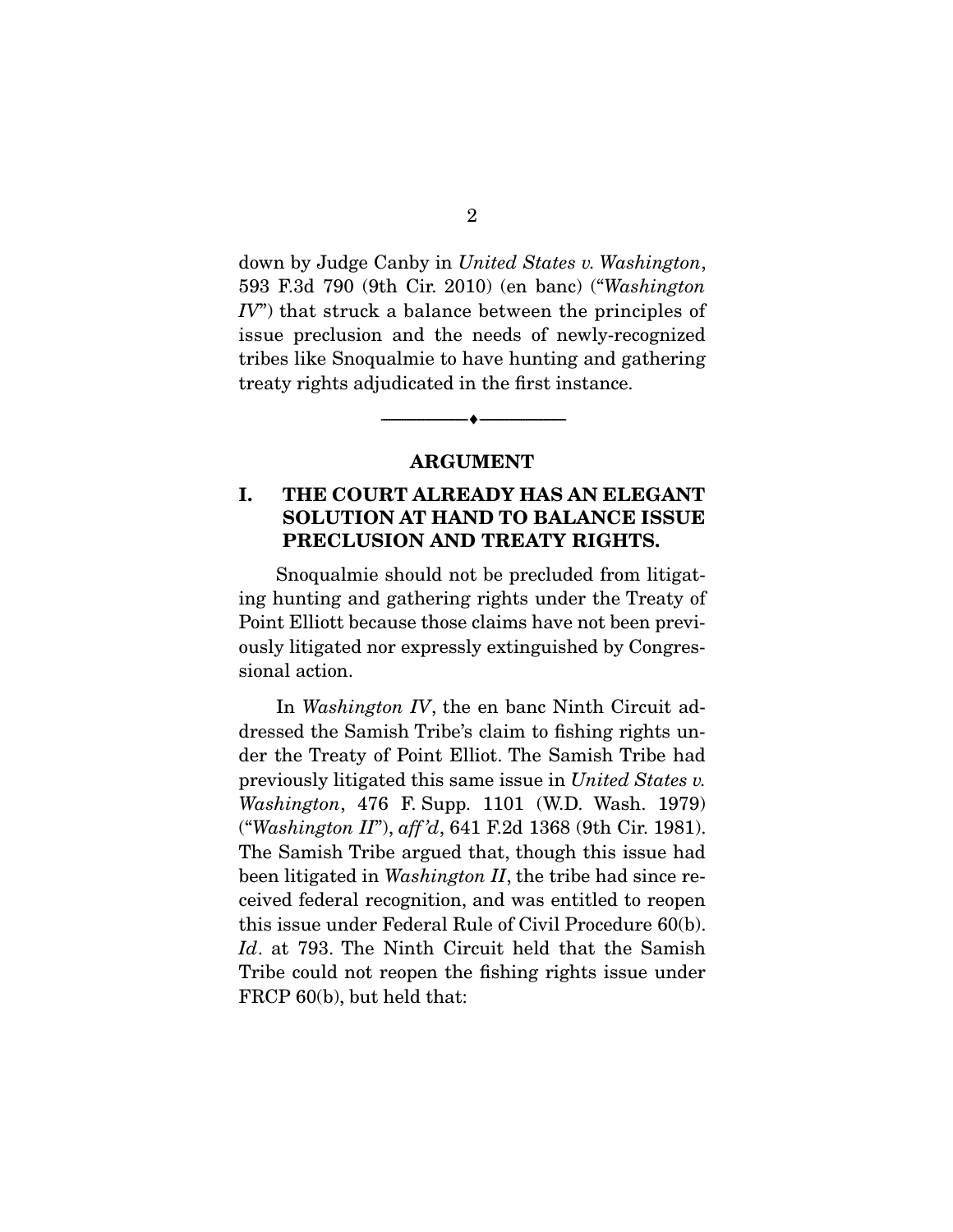Nothing we have said precludes a newly recognized tribe from attempting to intervene in United States v. Washington or other treaty rights litigation to present a claim of treaty rights not yet adjudicated. Such a tribe will have to proceed, however, by introducing its factual evidence anew; it cannot rely on a preclusive effect arising from the mere fact of recognition.

593 F.3d at 800. The Ninth Circuit's reasoning avoided foreclosing two newly-recognized tribes from being able to litigate rights that had not already been adjudicated, while simultaneously preventing those tribes from simply relying on their new federal recognition to establish their treaty-tribe status. Washington IV provides a narrow exception applicable only to Snoqualmie and Samish to separately establish their other unadjudicated treaty rights outside of U.S. v. Washington.

 In this case, that is what Snoqualmie is doing. Snoqualmie did not try to reopen the issue of fishing rights, which was already litigated in Washington II. Instead, it seeks to affirm its never-before-adjudicated hunting and gathering rights under the Treaty of Point Elliott.

 This conforms to the reasoning the en banc Ninth Circuit used in Washington IV, that a newly federally recognized tribe could "present a claim of treaty rights not yet adjudicated." Nothing was said specifically in that opinion about the Tribe's treaty-reserved hunting and gathering rights claims. Washington IV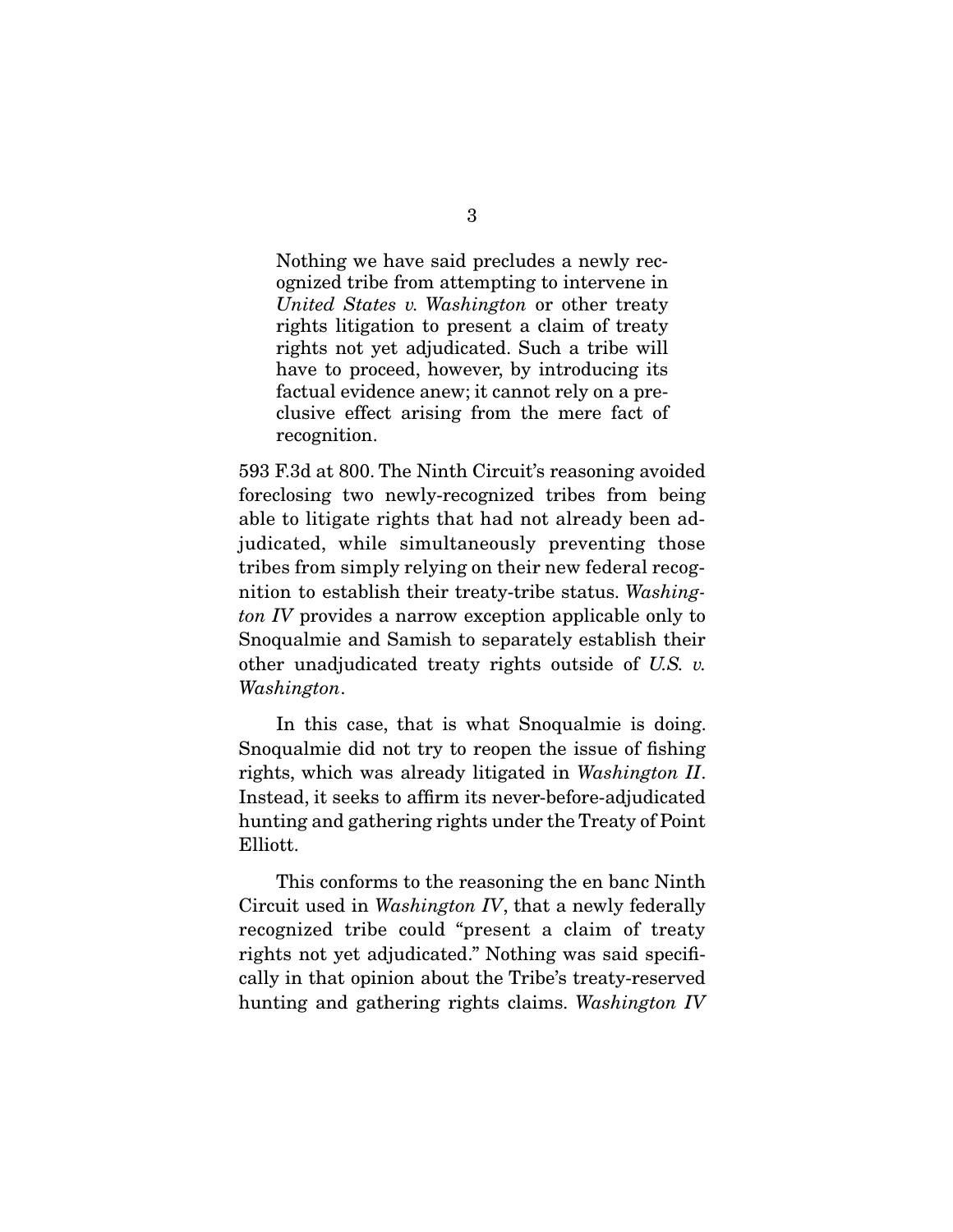simply affirmed the district court's finding that Snoqualmie, though descended from a treaty-signatory tribe, see id. at 1370, had not "maintained an organized tribal structure" and thus was not entitled to exercise fishing rights under the Treaty. Id. at 1374. That finding may hold true for the Tribe's fishing rights, but not necessarily for Snoqualmie's treaty-reserved hunting and gathering rights. A new trial could permit Snoqualmie to introduce evidence to demonstrate that the tribal members had "maintained an organized tribal structure" of governance and stewardship over hunting and gathering resources, sustained by continued observance of Snoqualmie tribal law, custom, and tradition.

 In fact, the aggressive enforcement of Washington State's fishing laws and regulations in violation of the Tribe's treaty rights over time, see United States v. Washington, 384 F. Supp. 312 (W.D. Wash, 1974), aff 'd, 520 F.2d 676 (9th Cir. 1975), and the fixed geographical locales and manner of fishing exercised by the Tribe at "usual and accustomed [fishing] grounds and stations," id. at 356, clearly facilitated the hostile surveillance and prosecution of Washington State's laws and regulations respecting fishing. It is not at all surprising that Washington II held that Snoqualmie was unable to "maintain an organized tribal structure" made up of tribal law, customs, and traditions to govern the harvesting of fish. Washington State's actions over time worked to assure that Snoqualmie's long-maintained and ancient structure of tribal regulation derived from Snoqualmie law, custom, and tradition would be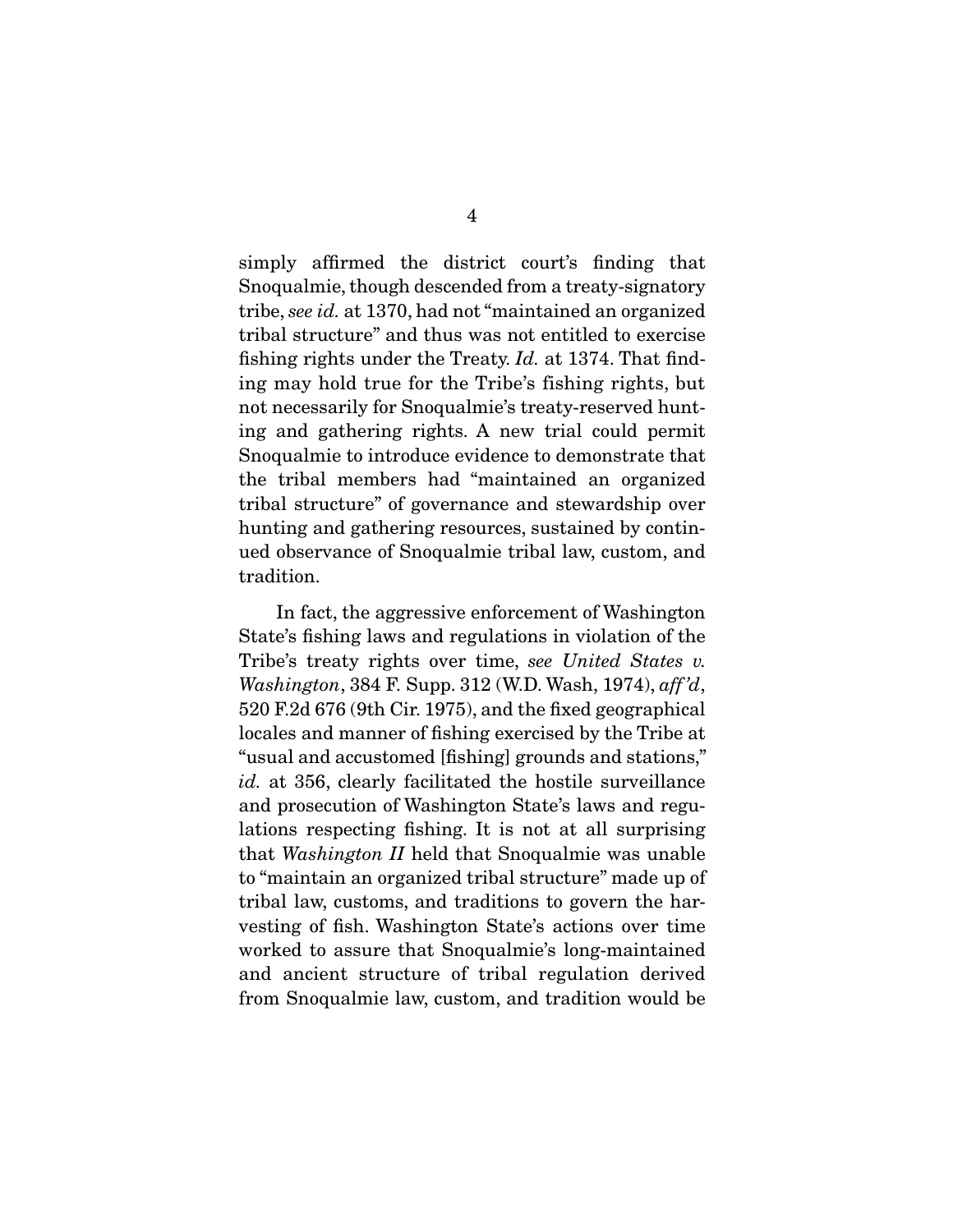impossible to maintain over time. It was regulated and prosecuted out of existence.

 However, the issue of whether Snoqualmie continued to exercise treaty-reserved hunting and gathering rights in the forest and throughout their traditional lands, where hostile state surveillance and aggressive enforcement and prosecution could not be as effective or comprehensive in destroying the "organized tribal structure" of Snoqualmie laws, custom, and tradition was not at issue in *Washington II*. Judge Boldt's famous decision, in fact, recognized this structure of tribal law, custom, and tradition with respect to hunting and gathering in his decision: "Throughout the rest of the year individual families dispersed in various directions to join families from other winter villages in fishing, clam digging, hunting, gathering roots and berries, and agricultural pursuits. People moved about to resource areas where they had use patterns based on kinship or marriage." 384 F. Supp. at 351.

 The claim that Snoqualmie members had in fact maintained a continuous "organized tribal structure" with respect to hunting and gathering rights under the Treaty according to Snoqualmie tribal custom, law and tradition maintained over time has not yet been adjudicated. Furthermore, it is respectfully submitted that Washington II was decided more than 40 years ago. The Court's use of the term "maintained an organized tribal structure" as a test for tribal treaty claims should be viewed today as reflecting a misinformed, potentially culturally biased, and negatively stereotyped standard for adjudicating Indian reserved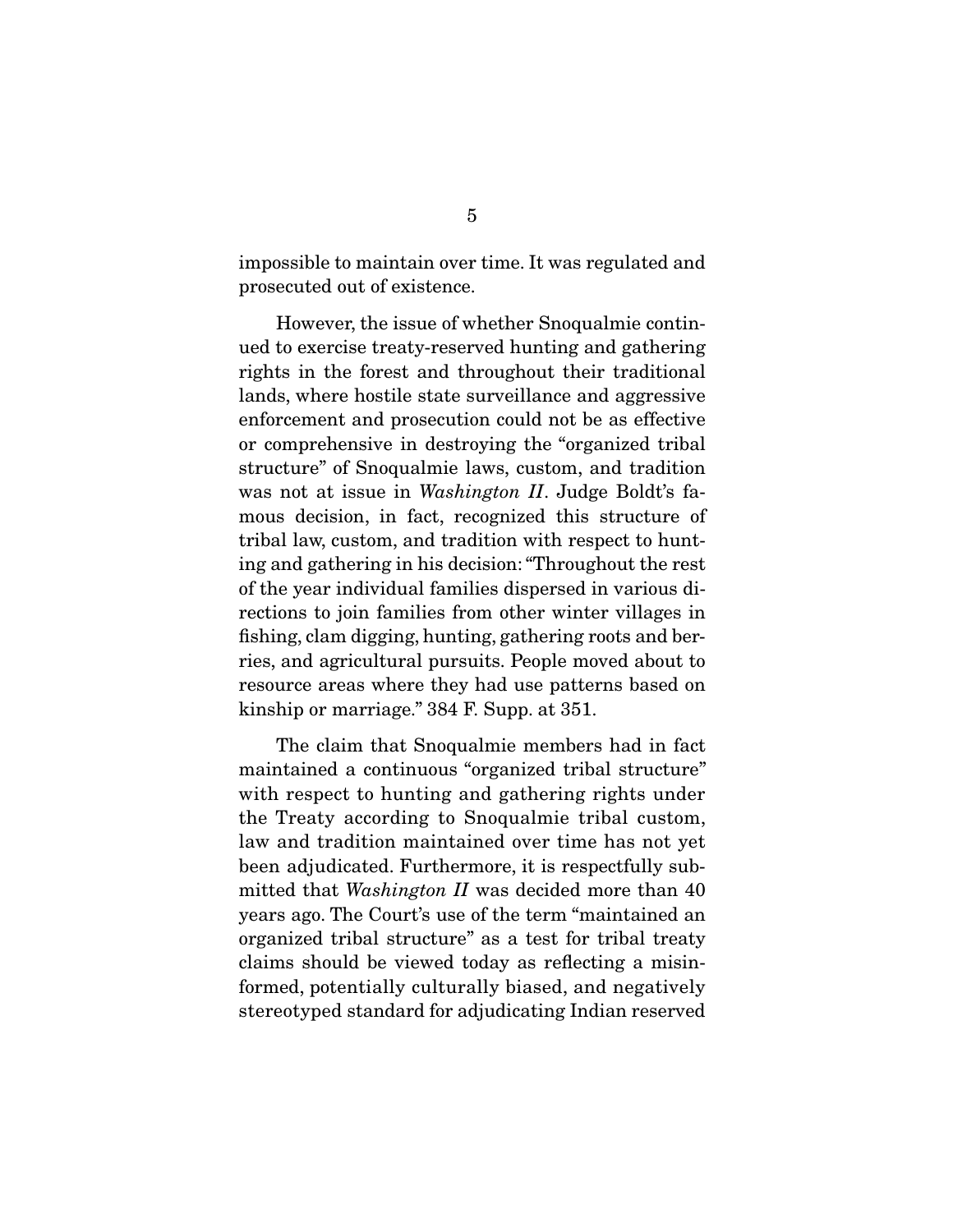treaty rights, particularly in light of contemporary understandings of "Traditional Ecological Knowledge" reflected in tribal law, custom, and tradition. Given a much broader and deeper understanding of what Western environmental scientists now recognize as Traditional Ecological Knowledge (TEK), Snoqualmie today would be able to offer evidence at trial that would show the continued existence of Snoqualmie hunting and gathering practices in a much different, more culturally sensitive, and scientifically verifiable manner that would permit a finding of an "organized tribal structure" being maintained by Snoqualmie over time with respect to regulating tribal hunting and gathering rights.2

<sup>2</sup> See Annie Sneed, What Conservation Efforts Can Learn from Indigenous Communities: A Major U.N.-backed Report Says that Nature on Indigenous Peoples' Lands is Degrading Less Quickly than in Other Areas, SCIENTIFIC AMERICAN (May 29, 2019), located at https://www.scientificamerican.com/article/ what-conservation-efforts-can-learn-from-indigenous-communities/ (last visited Apr. 5, 2022) (discussing the differences in the biodiversity levels found on indigenous lands throughout the world compared to western conservation efforts and explaining how indigenous communities have a closer connection based on historical patterns of ecosystem management that allows them to adapt to changes in the environment and make better decisions as to how to manage the land); Jim Robbins, Native Knowledge: What Ecologists Are Learning from Indigenous People, YALE ENVIRON-MENT 369 (Apr. 26, 2018), https://E360.Yale.Edu/Features /Native (last visited Apr. 5, 2022) (discussing how scientists around the world are turning to the knowledge of indigenous peoples gained from their historical stewardship practices of land and resources continued over time despite the disruptions of colonization and dispossession).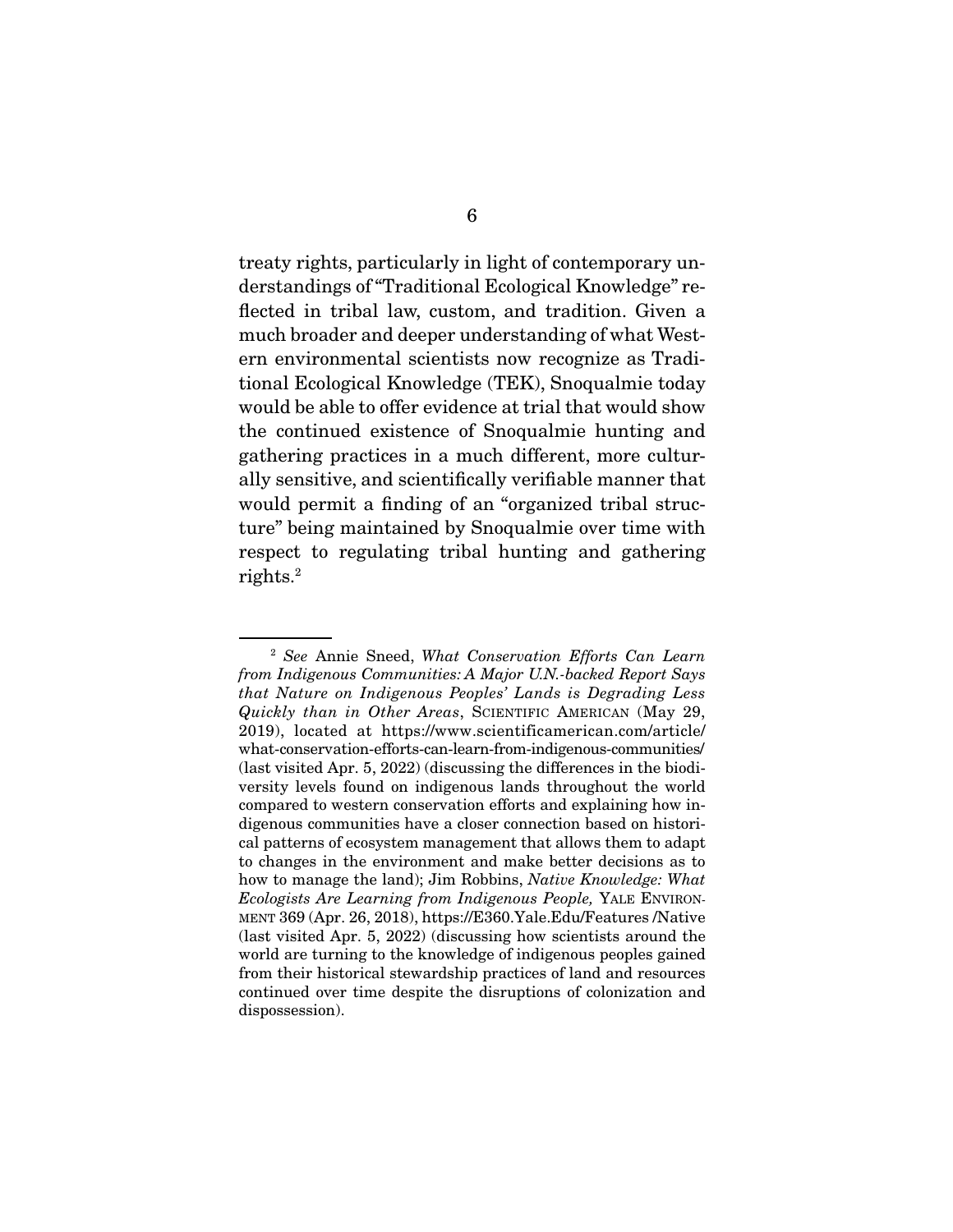Here, this Court need not weigh into arguments about the scope of issue preclusion when confronted with reserved treaty rights. The en banc Ninth Circuit has already provided this Court with an elegant and narrow solution that avoids construing the discretionary doctrine of issue preclusion while still allowing Snoqualmie to realize the benefits of the Treaty promises the United States made to Snoqualmie. This Court should grant the Petition to adopt the exclusion to issue preclusion acknowledged by the en banc Ninth Court twelve years ago that permits a newly recognized treaty signatory like Snoqualmie to assert claims for "other" treaty rights "not yet adjudicated." 593 F.3d at 800.

 A newly federally recognized tribe should not be precluded from presenting a claim of treaty rights not yet adjudicated. The gravity of this dynamic, and the sensitivity and restraint courts should show when limiting Indian treaty rights, must be seriously considered when the legal question at hand impacts a Tribe's treaty rights in perpetuity. This case imperils the opportunity for Snoqualmie to ever have its day in court on the treaty hunting and gathering rights its ancestors made unimaginable sacrifices to reserve. Fairness dictates that this Court carve out an avenue for tribes to affirm any rights that have not been previously litigated following federal recognition, as the en banc Ninth Circuit did before, and as Snoqualmie seeks to do in this case.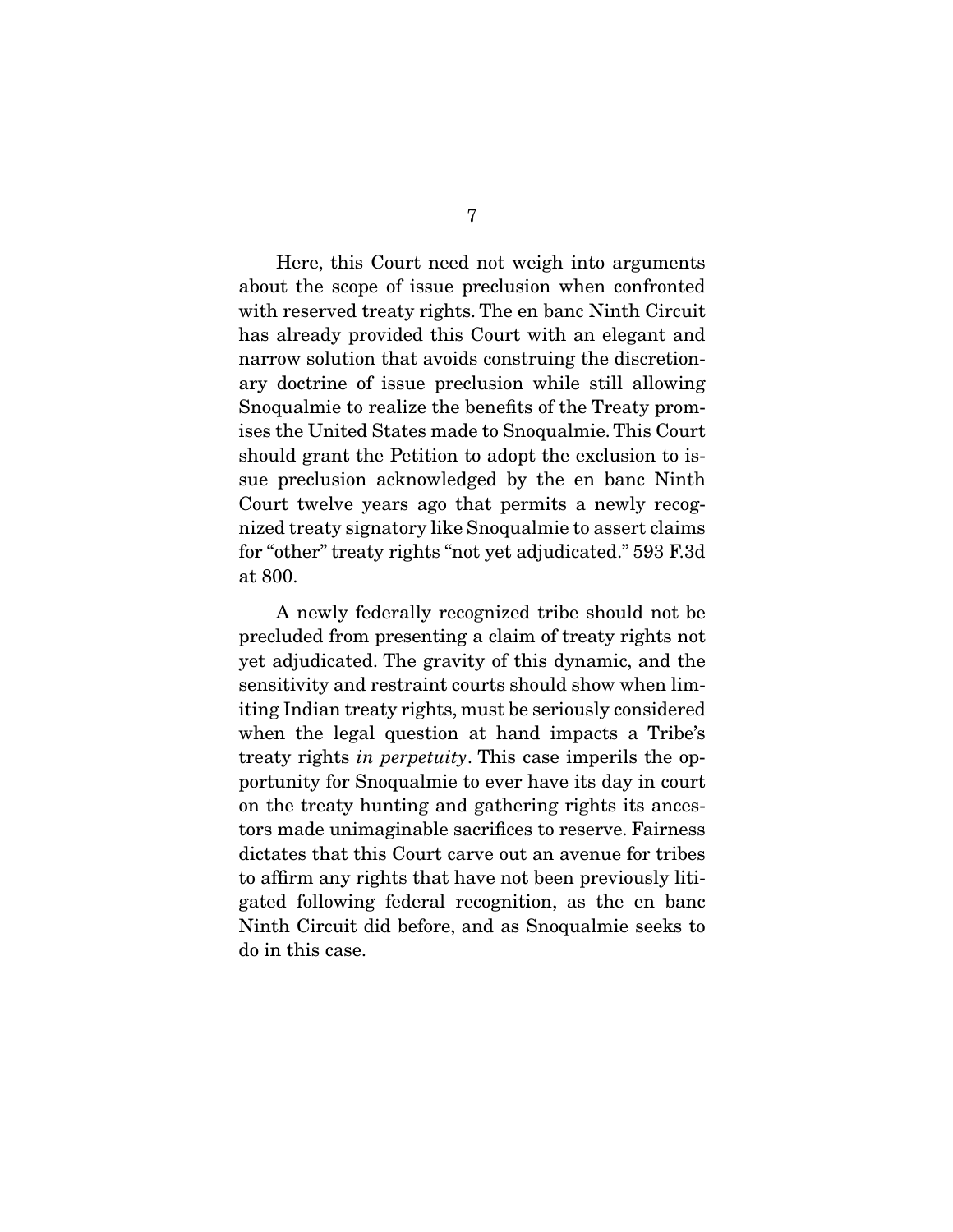### **II. THE NINTH CIRCUIT'S DECISION ENDAN-GERS THE RIGHTS OF TRIBES ACROSS THE COUNTRY.**

 In this case, the rights Snoqualmie seeks to affirm exist within the same treaty as a right that was previously litigated. This fact pattern is not unique to Snoqualmie. In every treaty entered into with tribal nations, the United States made various treaty promises and the tribes reserved to themselves various rights. Litigating a dispute arising as to one of those treaty rights should not preclude future adjudication as to other rights reserved or promises made within the same treaty. If the Ninth Circuit's decision is not overturned, the dangerous precedent may be used to prevent tribes from litigating other rights in treaties that have not been litigated before simply because the treaty itself was at issue or because the tribe previously had to adjudicate whether it held "treaty status."

 The "treaty status" test is entirely judge-made; it is not based on any Congressional act or Executive policy. A finding that a tribe has maintained an organized tribal structure is one of two elements needed to establish treaty-tribe status. The other element is that the tribe is "descended from a treaty signatory," which the Ninth Circuit held the Snoqualmie Tribe met in Washington II.

 Because the element that a tribe maintained an organized tribal structure is not specific to any treaty,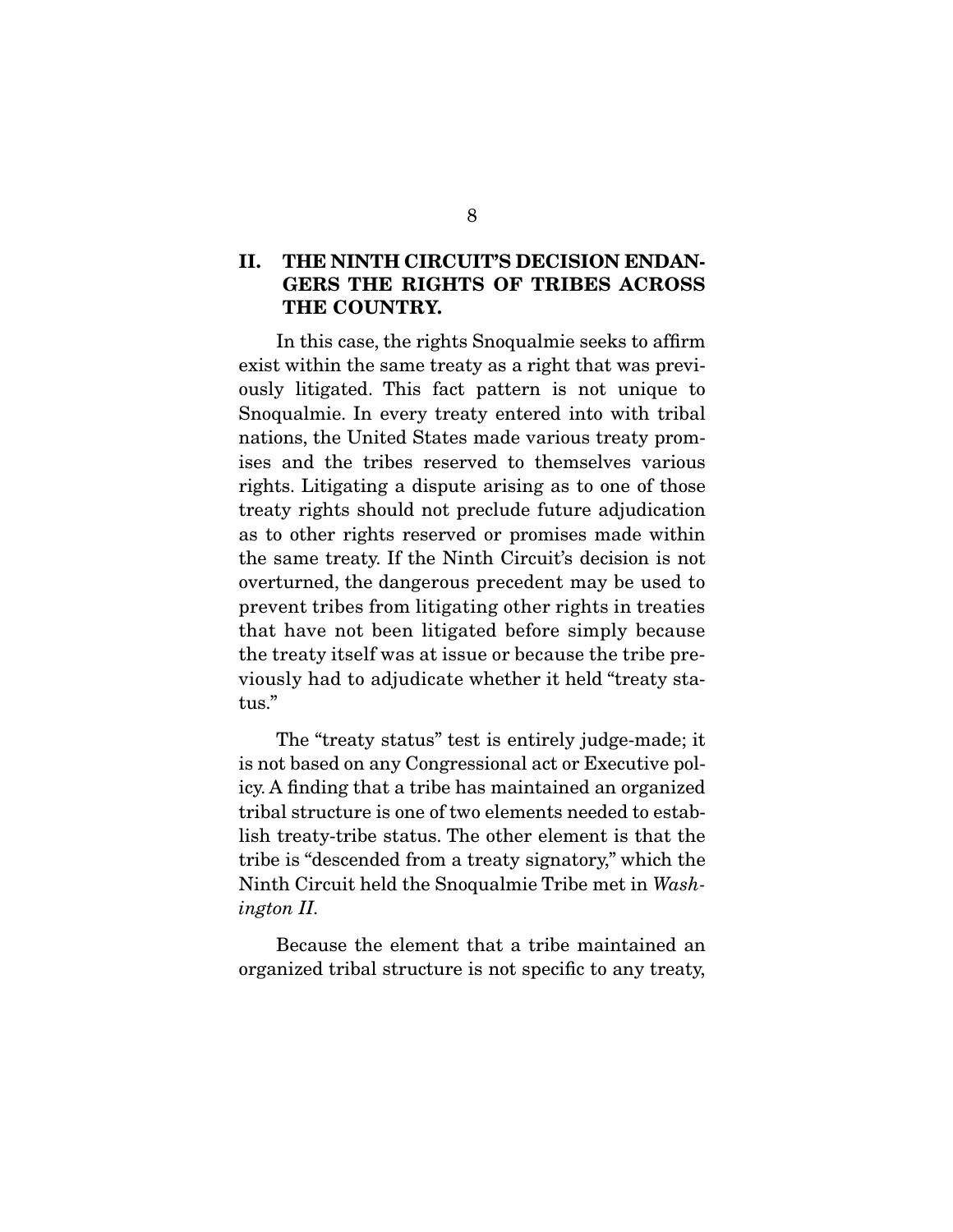unlike the other element for treaty-tribe status, this finding, if held to have been previously adjudicated, would have sweeping preclusive effect. It would be the equivalent of utilizing a dated and substantively repudiated precedent like *Plessy v. Ferguson*, 163 U.S. 537, 16 S. Ct. 1138 (1896), on issue preclusion grounds to settle a modern question of civil rights.

 The rights treaties reserve and protect were often secured at a catastrophic human and economic cost to the Tribal Nations involved. It would be the height of injustice for the United States to continue to enjoy the unlimited benefit of a treaty while denying the most basic exercise of the reserved rights protected within to the impacted Tribal Nation. It is morally unacceptable and legally inappropriate that these paramount legal protections for a sovereign Indian tribe's reserved treaty rights be nullified by anything but the clearest act of Congress—never on the basis of application of a discretionary common law doctrine.

#### **CONCLUSION**

--------------------------------- ♦ ---------------------------------

 For the foregoing reasons, as well as the reasons set forth in Petitioner's brief, the Court should grant the petition.

 Further, given the importance of this case in determining the ability of Snoqualmie as a newly federally recognized tribe to exercise its treaty-based reserved hunting and gathering rights, this Court